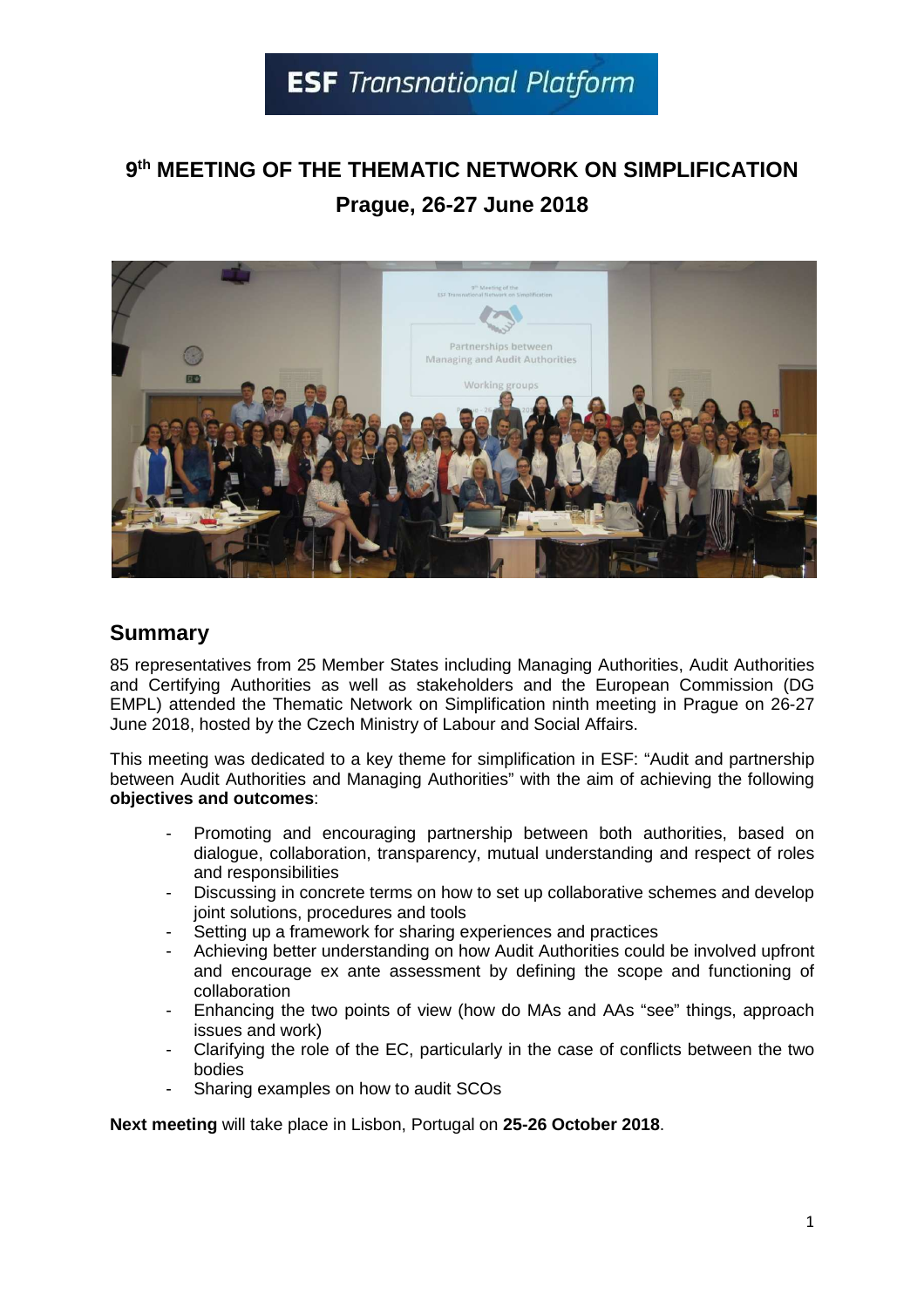**Sub-groups meetings** (i.e. on "Audit", "Simplified Cost Options" and "Financial Instruments") will be scheduled in September, on the basis of the outcomes of the survey questionnaires, to be circulated after the meeting.

**List of participants is available here.** 

**Meeting agenda is available here.** 

**All presentations are available on the ESF Transnational Platform online library (restricted access only to TN participants)** 

## **DAY 1 – Tuesday, 26th June**

## **WELCOME BY THE HOST MEMBER STATE**

**Jiří Kinský,** Director of ESF Programmes Management Department within the Czech Managing Authority. Mr. Kinský welcomed participants of the Thematic Network (TN) and thanked the involvement of Managing Authorities (MAs), Audit Authorities (AAs) and stakeholders.

## **PRESENTATION OF THEMATIC NETWORK AND AGENDA**

**Luca Santin** introduced the agenda of the Meeting divided into two sessions: audit and partnership between MA and AA and a second session on TN sub-groups. He presented the work of the TN to representatives of the AA as well as the activities and objectives of the meeting. With 25 Member States on board, 460 participants already involved and over 300 practices and proposals shared and developed on several topics, the Network now represents a key forum for discussion on concrete ideas around simplification in ESF (and ESIF). The presentation is available **here**.

## **SESSION I – AUDIT/PARTNERSHIPS BETWEEN MA AND AA**

## **I.1 – State of play and future of audit at European level**

This session aimed to introduce the main theme of the meeting by presenting and discussing the state of play and key recommendations on audit, on the basis of the draft position paper prepared by DG EMPL and shared with participants.

Particular attention was dedicated to presenting the importance of setting up collaborative schemes between Audit Authorities and Managing Authorities, with a focus on simplified cost option.

**Mark Schelfhout** (Head of Unit, EC – DG EMPL, Unit G/2 "Audit Shared Management I") presented the state of play and proposals on SCOs and particularly on the involvement of AAs in the ex-ante assessment (the presentation is available **here**), on the basis of the draft position paper that had been circulated before the meeting. The draft position paper is available **here**.

Key points addressed within the presentation and the Q&A session:

Simplified Cost Options (SCOs) can play a key role in achieving the key objectives of "EU budget focused on results", linking payments to the delivery of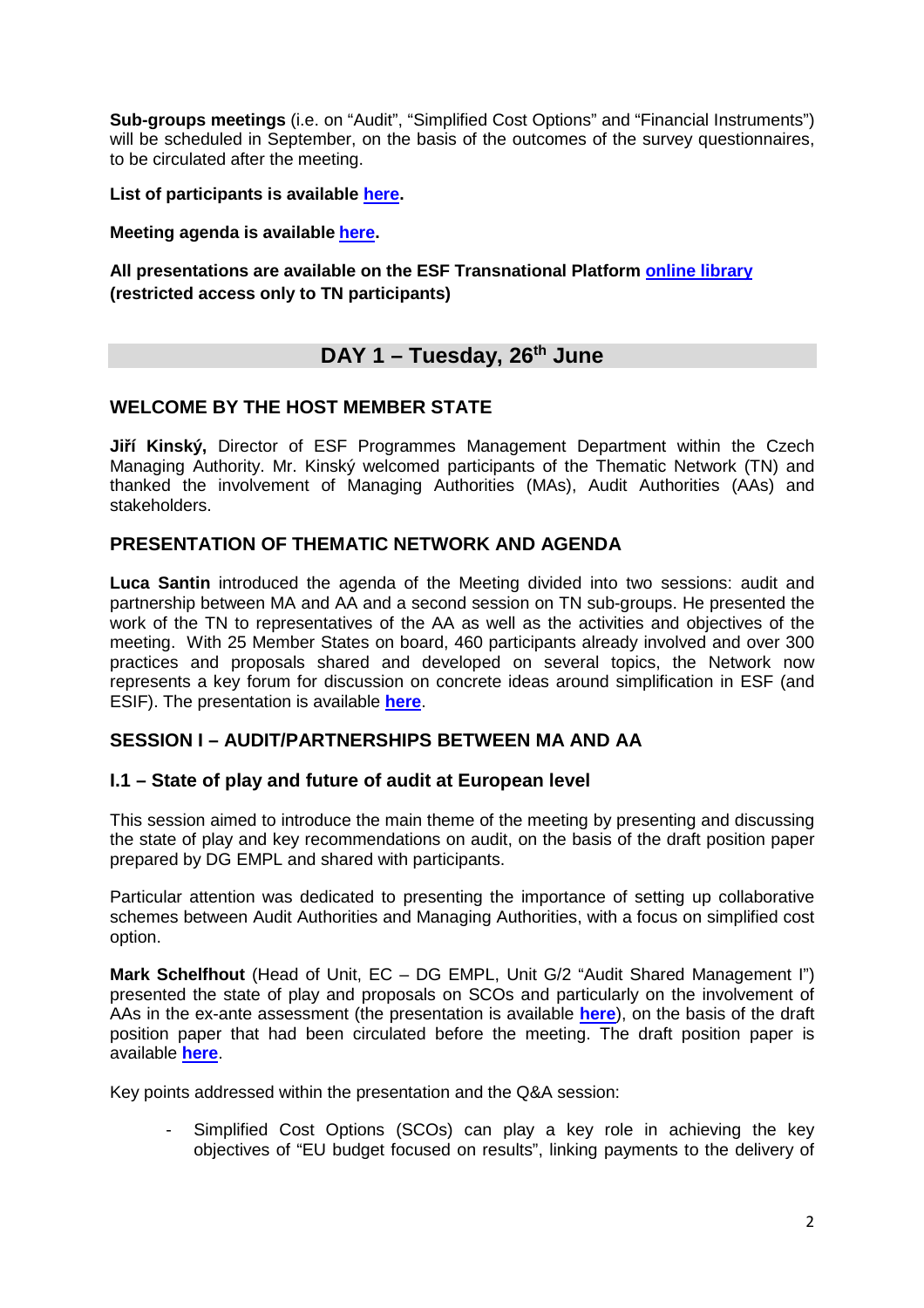outputs and results, and simplification of the European Structural and Investment Funds.

- The role of the Audit Authorities in assessing the legality, regularity and eligibility of the proposed simplified cost options is, for the Managing Authorities concerned, a key factor in obtaining legal certainty that the SCOs comply with the applicable regulations and requirements
- The most recent survey on the implementation of Simplified Cost Options (30<sup>th</sup>) October 2017) shows that Audit Authorities were involved ex-ante in designing 36% of SCOs (or carried out an ex-ante validation of the SCO). They audited 35% of SCOs and made observations on SCOs implemented for 10% of ESF operational programmes. This demonstrates that already today, many of the Audit Authorities are (pro-)actively involved in the ex-ante validation of the proposed **SCO<sub>s</sub>**
- Ex ante assessment adds significantly to the success of SCOs because Managing Authorities see the early involvement of the auditors as a basis of legal certainty.
- Independence and objectivity are more a matter of *actions* rather than of *positions*
- In terms of respecting the independence of the Audit Authority, it is essential to formalise that the advice is provided on the assumption that the information obtained from the MA is complete and accurate
- The advice aims at providing an ex-ante assessment of the validity and appropriateness of the proposed Simplified Cost Options and, as such, does not pre-empt findings related to the implementation of these cost options

#### **I.2 – Good practices of collaboration between Managing and Audit Authorities**

On the basis of the final version of the "Case reports on Partnership between MA & AA" presented during last TN meeting in Athens, representatives of the two authorities copresented concrete examples of dialogue and successful collaboration, highlighting the added value in terms of legal certainty and enhanced simplification.

The following points were addressed:

- Key preconditions and actions (i.e. what does it take to develop a partnership approach)
- Main challenges, issues and solutions
- Outcomes and results (added value of partnership)
- Lessons learned and recommendations for MAs and AAs from other MSs and the EC

Cases were presented by representatives of Managing and Audit Authorities of **The Netherlands, Northern Ireland, Estonia, Sweden,** and **Portugal** (two presentations: **I ppt; II ppt. ).** 

The final version of the case reports is available **here**.

#### **I.3 – Developing partnership: looking at issues (from different perspectives)**

This session, introduced by **Luca Santin** (presentation available **here**), aimed to identify the key challenges and issues that could hinder the development of a partnership approach between MA and AA.

Participants were divided into groups of homologues (i.e. representatives of AAs and MAs were in separate groups) and were invited to identify, from the two perspectives, the concrete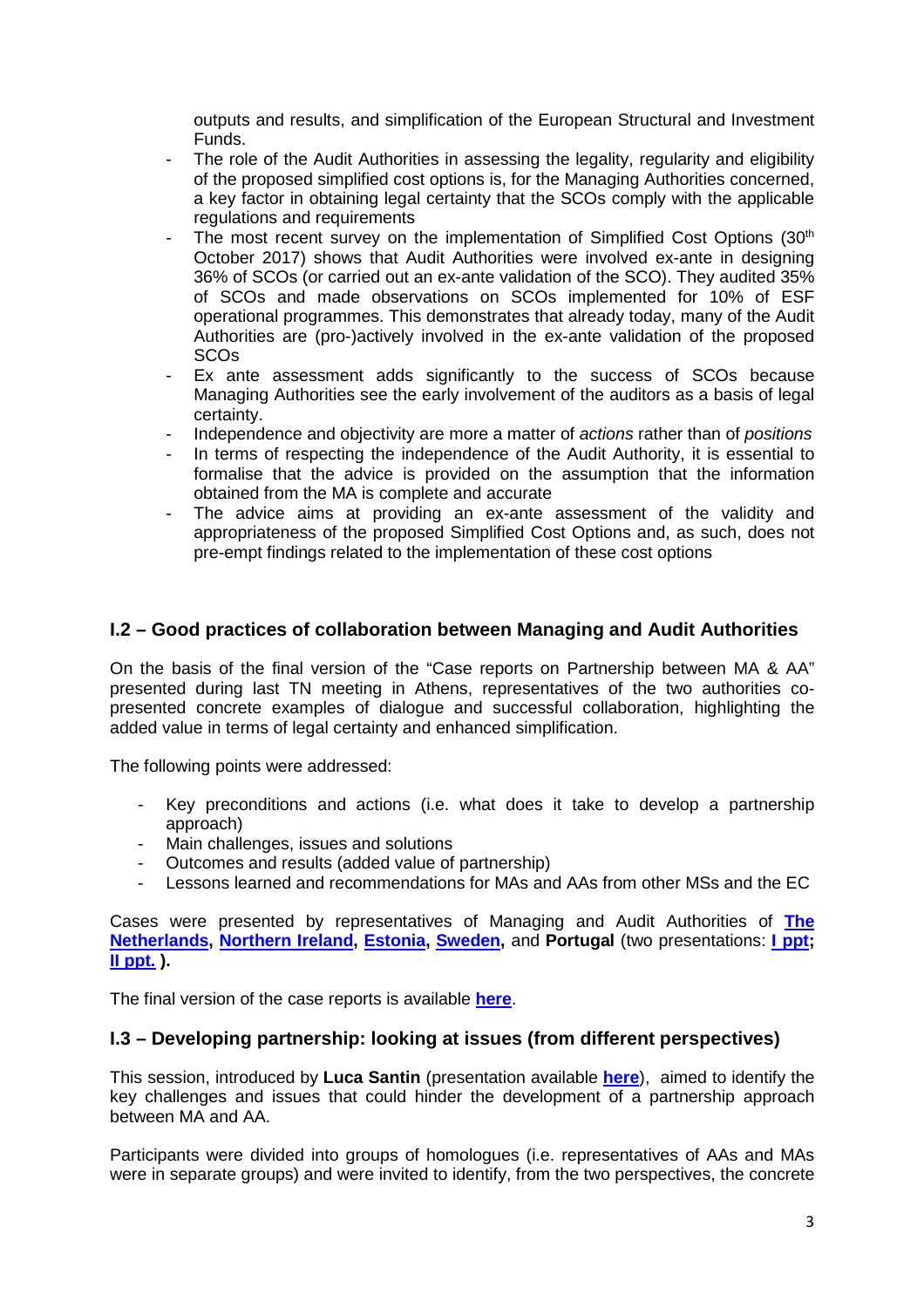obstacles to partnership (what are the problems?) and the underlying reasons (why do we have these problems?).

The challenges/issues and related reasons identified by the groups were clustered into the following eight key points:

- 1. Lack of communication/trust or mutual understanding of roles and responsibilities
- 2. Assessing data coming from the MA (i.e. not collected by the AA as usual)
- 3. Time pressure (related to programming and reporting cycle)
- 4. Lack of resources and need for change management (staff)
- 5. Gold Plating, in terms of national rules and/or administrative customs/practices making complicated/burdensome or hindering relationships (e.g. one AA dealing with over 20 MAs' approaches)
- 6. The scope of the ex ante assessment is not completely clear
- 7. Uncertainty around consequences when errors are found afterwards
- 8. Lack of experience/knowledge/training on calculating and/or designing operations (e.g. innovative actions)

## **I.4 – Developing partnership: shared solutions**

As opposed to issues, solutions were discussed in groups composed of both MA and AA representatives in order to identify shared solutions, valid for all actors of the partnership.

Therefore, participants discussed how to find common solutions to the key issues identified in the previous session and to point out what contribution should be made by each partner (i.e. what should AAs or MAs do/not do?)

During the working group sessions, representatives of MAs and AAs from the Netherlands, Estonia, Northern Ireland, Sweden and Portugal (i.e. the 5 best practices) moderated the groups to support the clear definition and prioritisation of issues and challenges and facilitate the identification of shared solutions.

| <b>ISSUES</b>                                                                                 | <b>SOLUTIONS</b>                                                                                                                                                                                                                                                                   |
|-----------------------------------------------------------------------------------------------|------------------------------------------------------------------------------------------------------------------------------------------------------------------------------------------------------------------------------------------------------------------------------------|
| 1.<br>Lack of<br>communication/trust/mutual<br>understanding of roles and<br>responsibilities | 1.a Regular (formal and informal) joint meetings                                                                                                                                                                                                                                   |
|                                                                                               | <b>1.b</b> Charters/ToRs setting out roles, responsibilities and<br>collaboration process (key steps, timing)                                                                                                                                                                      |
| 2.<br>Assessing data coming<br>from the MA (i.e. not<br>collected by the AA as usual)         | 2. Definition of key principles/criteria for data collection and<br>assessment                                                                                                                                                                                                     |
| 3.<br>Time pressure (related<br>to programming and<br>reporting cycle)                        | <b>3.</b> Joint definition of realistic timetable for ex ante assessment to be<br>included in the charters/ToRs (e.g. could be based on reverse<br>engineering approach: starting from the launch of the call for<br>proposals and going back to the first step of the assessment) |
| 4.<br>Lack of resources and<br>need for change<br>management (staff)                          | 4. Adopt lean organisation principles to simplify the process                                                                                                                                                                                                                      |

Solutions to each key issue are presented on the table below.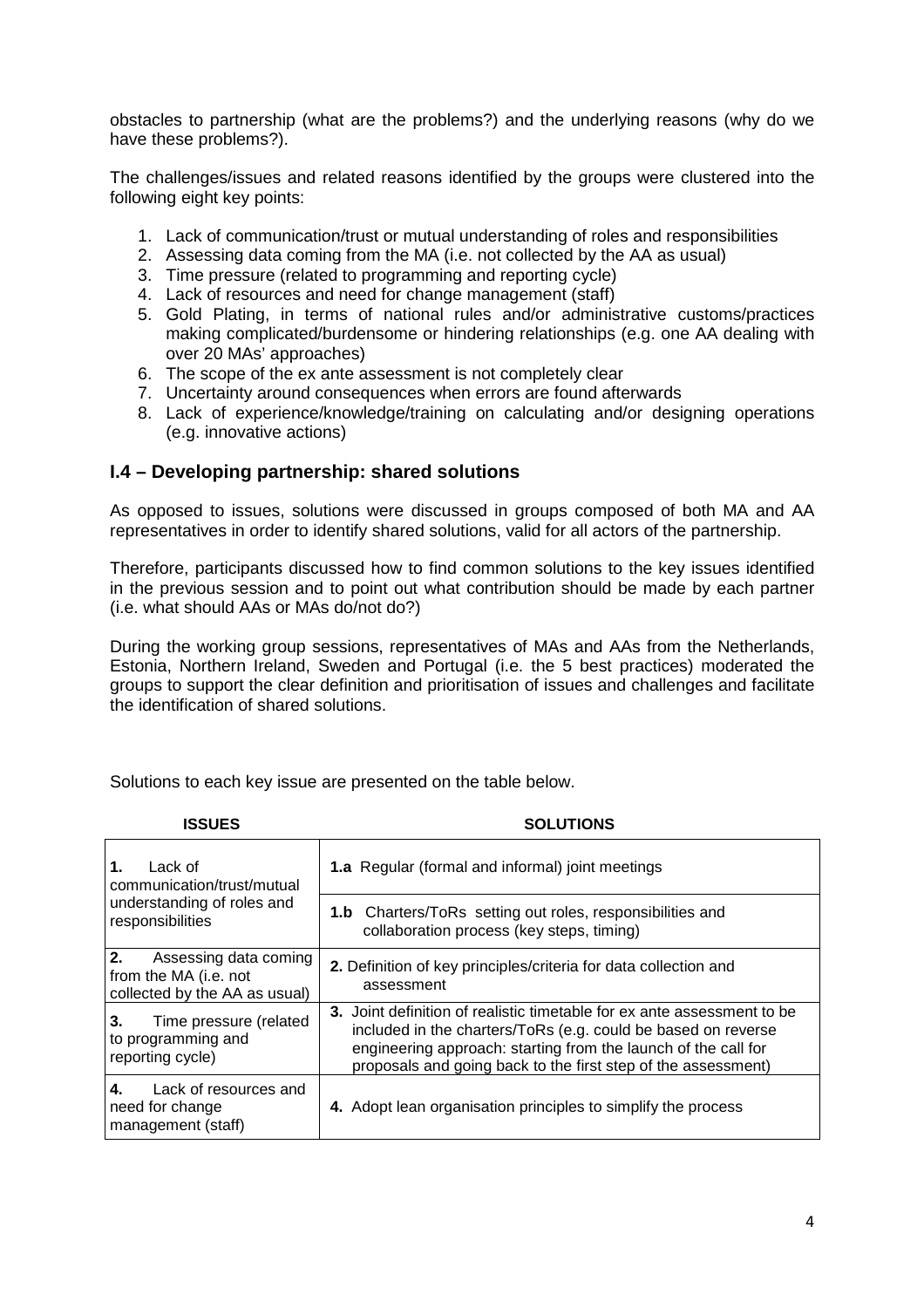| 5.<br>Gold Plating = national<br>rules and/or administrative<br>customs/practices making<br>complicated/burdensome or<br>hindering relationships (e.g. 1<br>AA dealing with 20+ MAs'<br>approaches) | <b>5.a</b> Identify gold-plating issues and respective<br>solutions/countermeasures |                                                                                                                                                                                                                                                |  |
|-----------------------------------------------------------------------------------------------------------------------------------------------------------------------------------------------------|-------------------------------------------------------------------------------------|------------------------------------------------------------------------------------------------------------------------------------------------------------------------------------------------------------------------------------------------|--|
|                                                                                                                                                                                                     |                                                                                     | <b>5. b</b> Establish coordination units/teams composed of MA and AA to<br>harmonise approaches and processes (particularly in the case of<br>MSs where the AA is responsible for several OPs)                                                 |  |
| 6.<br>The scope of the ex<br>ante assessment is not<br>completely clear                                                                                                                             | 6.                                                                                  | Preparation of a "TN position paper on the scope and functioning<br>of ex ante assessment", based on the experiences developed by<br>the good practices and the EC position paper and supported by<br>guidance/further information from the EC |  |
| 7.<br>Uncertainty around<br>consequences in case errors<br>are found afterwards                                                                                                                     | 7.                                                                                  | Identification of the main risk areas and related potential<br>consequences, to be discussed among MA, AA and EC<br>representatives                                                                                                            |  |
| 8.<br>Lack of<br>experience/knowledge/trainin<br>g on calculation and/or<br>designing operations (e.g.<br>innovative actions)                                                                       |                                                                                     | <b>8.a</b> Enhance training provided by the Commission (advanced and<br>hands-on training)                                                                                                                                                     |  |
|                                                                                                                                                                                                     | 8.b                                                                                 | Exchange on examples and practices available at EU Level                                                                                                                                                                                       |  |
|                                                                                                                                                                                                     |                                                                                     | 8.c Joint and crossed (i.e. AA training MA and vice versa) training<br>sessions between the authorities                                                                                                                                        |  |

## **I.5 – Conclusions and next steps**

At the end of the session a preliminary survey questionnaire, including the key issues and solution identified by the groups and a list of points that could be addressed by the sub-group on "Audit", was circulated among participants.

The outcomes of the group and joint discussions and the results of the preliminary survey will be used as a reference for the TN sub-group on "Audit" to set up actions and proposals on the Audit theme after the TN 9th meeting.

## **DAY 2 – Wednesday, 27th June**

## **SESSION II – TN SUB-GROUPS**

## **II.1 – "Post 2020": draft regulations**

This session aimed to introduce the discussion on simplification beyond 2020 on the basis of the proposals presented by the European Commission for the 2021-2027 period. **Michael Grosse** (EC – DG EMPL, Unit F/1 "Policy and Legislation") introduced the recently presented CPR and ESF+ regulations, which are currently under negotiations in the European Parliament and Council. The presentations are available on the following links: **Common Provisions regulation 2021-2027** and **ESF+**.

The new Common Provisions Regulation (CPR) 2021-2027 is to cover more funds: former Fund for European Aid to the Most Deprived (FEAD), which is now part of ESF+, Asylum, Migration and Integration Fund (AMIF), Internal Security Fund (ISF) and Border Management and Visa Instrument (BMVI). The CPR only applies to the ESF+ shared management strand.

There will be fewer, but a more complete set of, rules. These will be streamlined and rules on implementation will be more detailed. All necessary rules for starting implementation will be included as Annexes (e.g. programme template, Partnership Agreement template, elements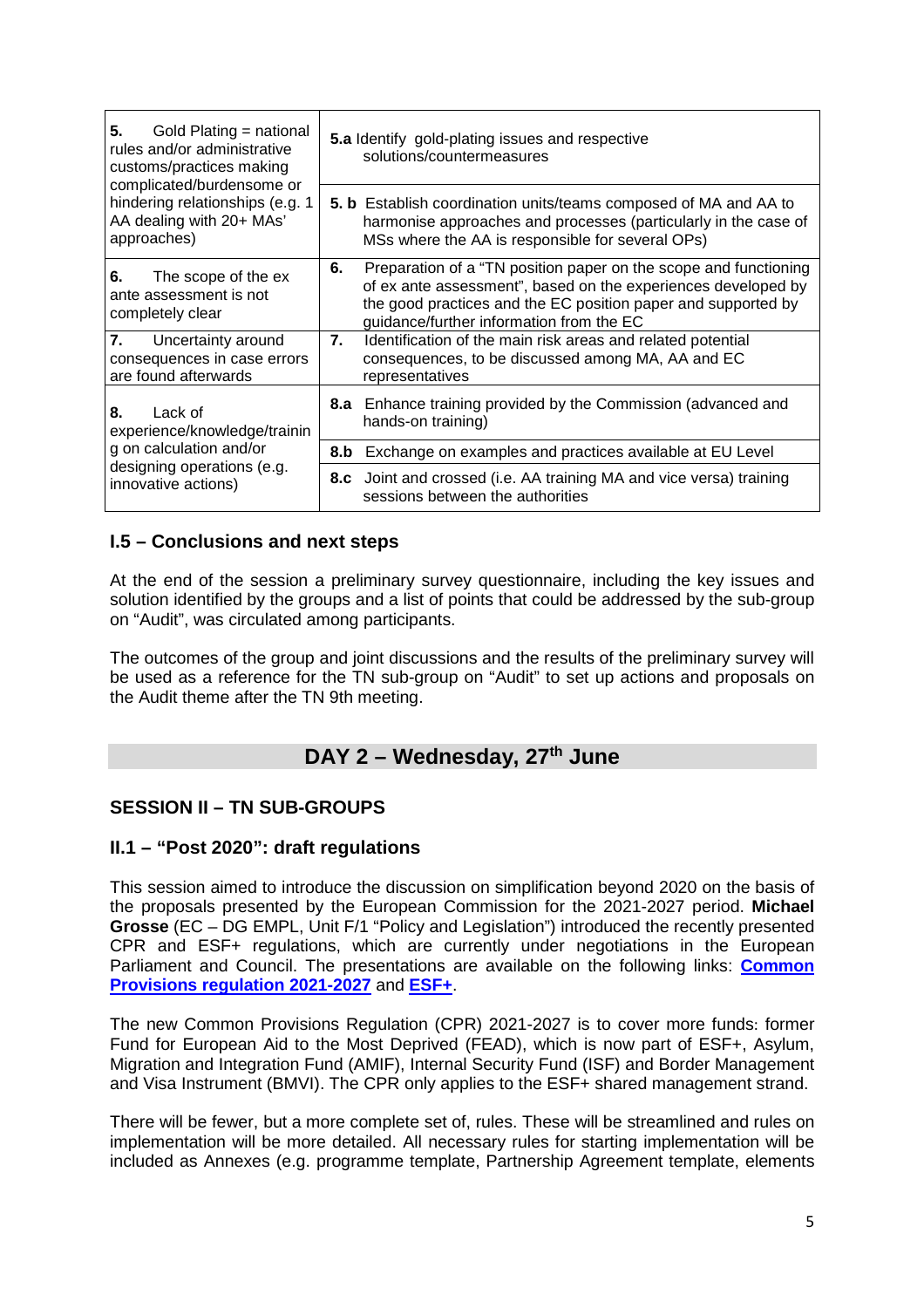of the audit trail, management declaration, etc.) and not in delegated or implementing acts as during the previous programming period.

Partnerships will remain as a key part as in the current programming period. This will be carried out in accordance with Commission Delegated Regulation (EU) No 240/2014. (European Code of Conduct on Partnership). Member States will have to involve partners in the preparation of Partnership Agreements and throughout the preparation and implementation of programmes including through participation in monitoring committees in accordance with Article 34.

Partnership Agreements will be simplified, faster and more strategic. A mid-term review in 2025 will be introduced. There will be a closer link with the European Semester and more flexibility as no official EC decision is needed for transfers between priorities for up to 5% of funding.

Programmes architecture is to be set up at the appropriate level so as to ensure swift implementation. Programmes can still be multi-fund (ESF+, ERDF and Cohesion Fund) and cross-financing is possible up to a limit of 10% of the Fund to a priority.

In order to create conditions for success and right implementation, enabling conditions (formerly known as "ex ante conditionalities") will follow the same logic as in 2014-2020 for minimum prerequisites for effective use of the Funds. They will be fewer, clearer and with tighter links to policy. They will be monitored throughout the programming period, not just at the beginning.

There will also be a sound economic governance approach linked to the European Semester and other measures outside the CPR (Rule of law - applicable to the Union budget and a Reform Delivery Tool).

On SCOs, the proposal builds on the experience in the 2014-2020 programming period with the Member State-specific SCOs and EU-level SCOs. Reimbursement will be based on unit costs, lump sums or flat rates established on the basis of: i. a delegated act; ii. a fair, equitable and verifiable calculation method; iii. draft budgets; iv. rules on unit costs and lump sums in other Union policies; v. rules on unit costs and lump sums applied under schemes for grants entirely funded by the MS. The Member State submits a programme or its amendment in line with the template in Annex V and the Commission adopts a decision. The amounts included in the payment application have to correspond to what is set out in the Commission decision. Audits shall exclusively verify that conditions for reimbursement are met.

There will be an extended possibility to use simplified cost options and financing not linked to costs. The number of controls and audits will be reduced and cross-reliance on audits increased. There will be no specific rules for operations generating net revenue. This new approach on Technical Assistance (TA) means that programme management related to it will be reimbursed exclusively through flat rates on the eligible expenditure (Art. 31). In addition, TA will reinforce the capacity of authorities, beneficiaries and partners for effective administration and use of the Funds, implemented through financing and not linked to costs (Art. 32).

On mandatory use of SCOs (Art. 48): the minimum threshold for the obligatory use of SCOs is raised to 200 000 EUR of total costs (instead of 100 000 EUR public support). Art 49 introduces a new flat rate for indirect costs, up to 7% of eligible direct costs (in addition to the flat rate of 15% of eligible direct staff costs and the 25% of eligible direct costs calculated on the basis of a fair, verifiable and equitable method). A flat rate established for the 2014-2020 period can be applied for similar operations.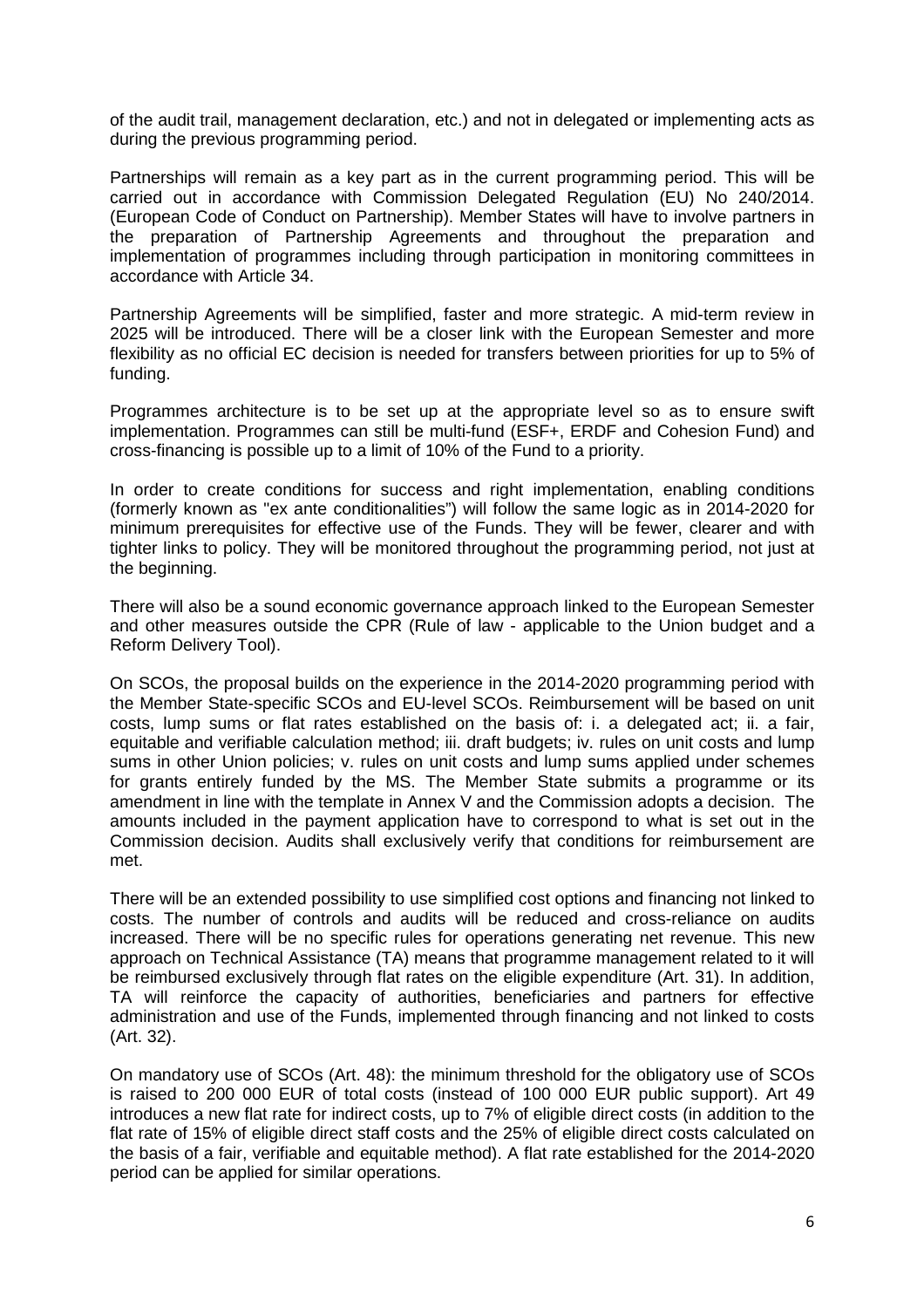**Mark Schelfhout** presented the new updates in terms of audit. There will be no designation, but a description of the M&C (Annex XIV) to be drawn up at the latest by the time of submission of the final application for interim payment of the first accounting year (30 June 2022) and no later than 30 June 2023.

Another important change is that the certifying authority is replaced by an accounting function – which cannot comprise verifications at the level of beneficiaries. Management verifications have to be risk-based and proportionate to the risks identified in a risk strategy.

## **II.2 – "SCOs" – Managing different reimbursement bases under art. 14(1) ESF**

Art. 14(1) of the ESF Regulation provides that Member States can apply their accounting practices to support operations. This allows for differences on the relationship between the Commission and the Member State and the relationship between the Member State and the beneficiary. In this session, experiences of how different reimbursement bases have been managed in practice were presented and discussed.

**Francesco Pistillo** from Agenzia Nazionale Politiche Attive del Lavoro (ANPAL), managing authority of the national ESF operational programmes, presented an Italian case. During his presentation, Francesco explained in detail the specificities of the programme and the way ANPAL proceeds to reimburse beneficiaries. The presentation is available **here** .

The issues this specific case poses come from the complexity and number of implementing authorities as well as the complexity in the high number of costs with the same measure delivered. However, he concluded by saying the management of different reimbursement bases requires a lot of work but guarantees greater flexibility in implementation, especially with a high number of beneficiaries. In addition, the use of different reimbursement bases has allowed Italy to take a first step towards uniform simplification for all Regions. During the new implementing phase of NOP YEI, all intermediate bodies will use the costs of the delegated act.

## **II.3 – Selecting priorities and actions for the sub-group on "SCOs"**

The 8th TN Meeting in Athens (March 2018) discussed and approved the proposal to set up TN sub-groups dedicated to specific themes and topics. The experience of the first TN subgroup (on Audit) has already demonstrated that the proposal is sustainable and generates added value for the TN, in terms of more focused discussion and actions.

This session aimed to discuss and select the key priorities and actions for the sub-group on "Simplified Cost Options".

**Joanna Piscopo** (Planning and Priorities Coordination Division MEAE – Malta) presented the sub-group, as Malta will lead it. The presentation is available **here** .

The objectives of the sub-group will be to highlight common issues being encountered on the application of SCOs, to share good practices in the form of actual case studies showing the whole process from design to implementation, control and audit; to take a proactive approach on the application of current and future SCOs as a group and ultimately to propose concrete actions.

After discussing in groups, participants reported in plenary the key topics and actions that should be discussed and developed by the TN sub-group on SCOs.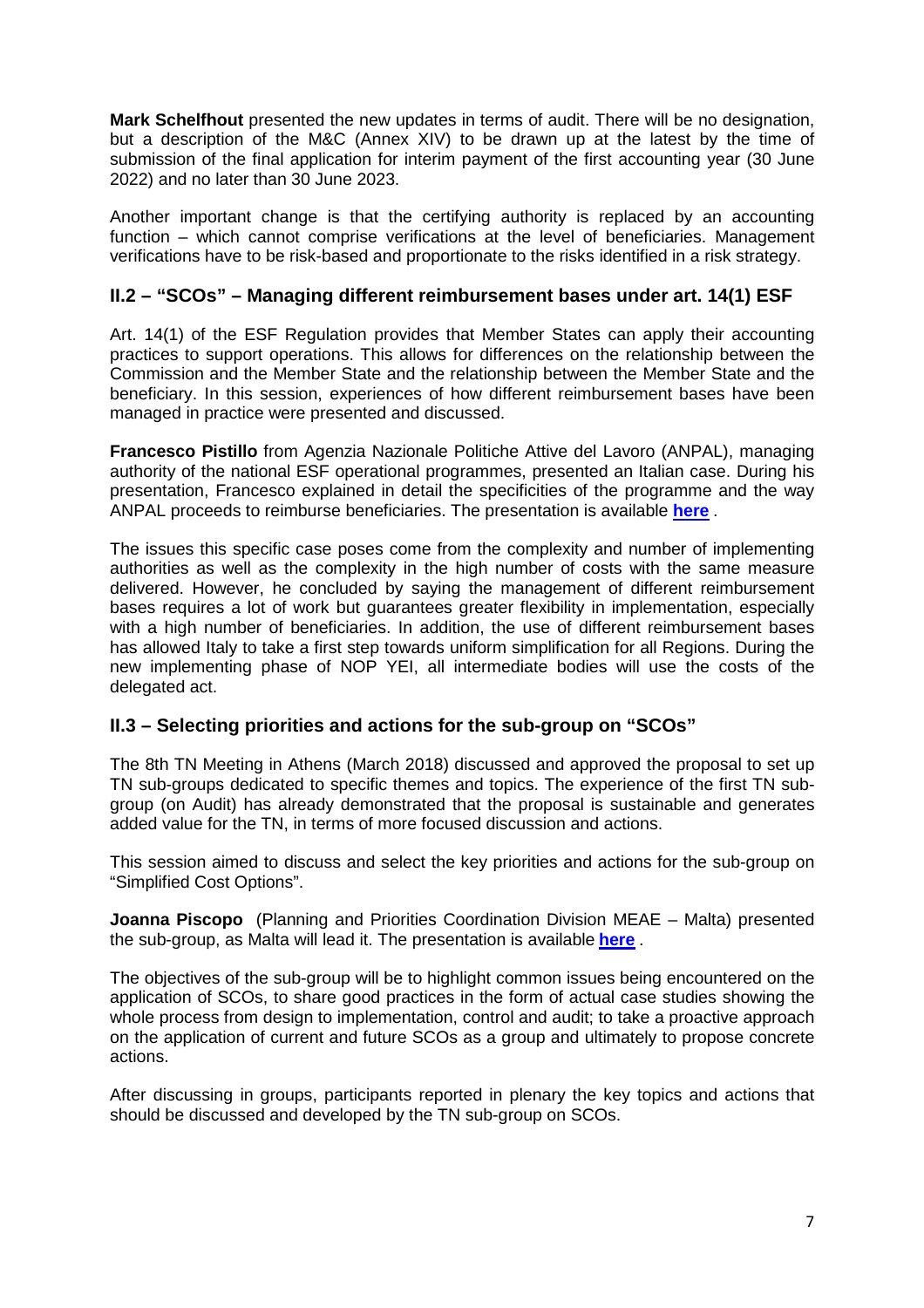The outcomes from the group discussions have been clustered into 8 key points, which are presented in the table below:

| $1_{-}$ | Update the database on SCO practices (including methodologies that are now in<br>the pipeline/in consideration) and the case reports (considering both the good<br>and the "not so good" practices)                                                                                                                                                 |
|---------|-----------------------------------------------------------------------------------------------------------------------------------------------------------------------------------------------------------------------------------------------------------------------------------------------------------------------------------------------------|
| $2^{+}$ | Collect fiches and relevant information on SCO established under 14(1) ESF                                                                                                                                                                                                                                                                          |
| 3.      | Set up a digital roadmap to disseminate the SCO practices (making them more<br>accessible and readable for non TN members) and to support the development<br>of SCO                                                                                                                                                                                 |
| 4.      | Contribute to enhancing the EC Guidance note on SCOs (examples,<br>clarifications, definitions) and/or prepare a similar TN document (to provide<br>practical references to practitioners across Europe), also including more detail on<br>topics discussed in the TN (e.g. State Aid, Public Procurement, Draft Budget,<br>Financial corrections ) |
| 5.      | Collect information on the actual and potential use of SCOs from other Union<br>policies and identify opportunities for new EU Level SCOs                                                                                                                                                                                                           |
| 6.      | Collect questions from the MSs on the design and use of SCOs and formulate<br>TN's answers/references                                                                                                                                                                                                                                               |
| 7.      | Support the setting up of joint and cross training between MA and AA (in<br>cooperation with the sub-group on "Audit")                                                                                                                                                                                                                              |
| 8.      | Prepare a checklist on principles to help MAs and AAs assessing SCOs ex ante<br>(in cooperation with the sub-group on "Audit")                                                                                                                                                                                                                      |

## **II.4 – Introducing the sub-theme "Financial Instruments"**

This session aimed to introduce "Financial Instruments" (FI) as a sub-theme for the TN, by presenting and discussing on concrete experiences in the MS.

**Aleksandra Dmitruk** (Ministry of Investment and Economic Development – Poland), representing the coordinating MS for the sub-theme, presented the state of play on Financial Instruments across Europe as well as the key advantages and challenges related to the implementation on Financial Instruments in the ESF. The presentation is available **here**.

Aleksandra also introduced the idea of the sub-group on Financial Instruments and asked participants to answer a short questionnaire to identify which MSs implemented FI in 2014- 2020, if not why and if yes, in which areas and what problems were observed. Finally, she asked participants to indicate their interest in becoming part of a subgroup on FI. Although the topic is a relatively new for the TN, Luca Santin invited TN members to consider the possibility of joining the sub-group, as Financial Instruments are likely to become a key theme for the ESF.

## **II.5 – Innovative projects from TN members**

**Lilia Melo** (Portuguese Cohesion and Development Agency) presented "OneValue" which is a project resulting from the Protocol of Collaboration between the Portuguese government (through the Ministry of Presidency and Administrative Modernisation) and the Calouste Gulbenkian Foundation, through the Maze (former Social Investment Laboratory), which